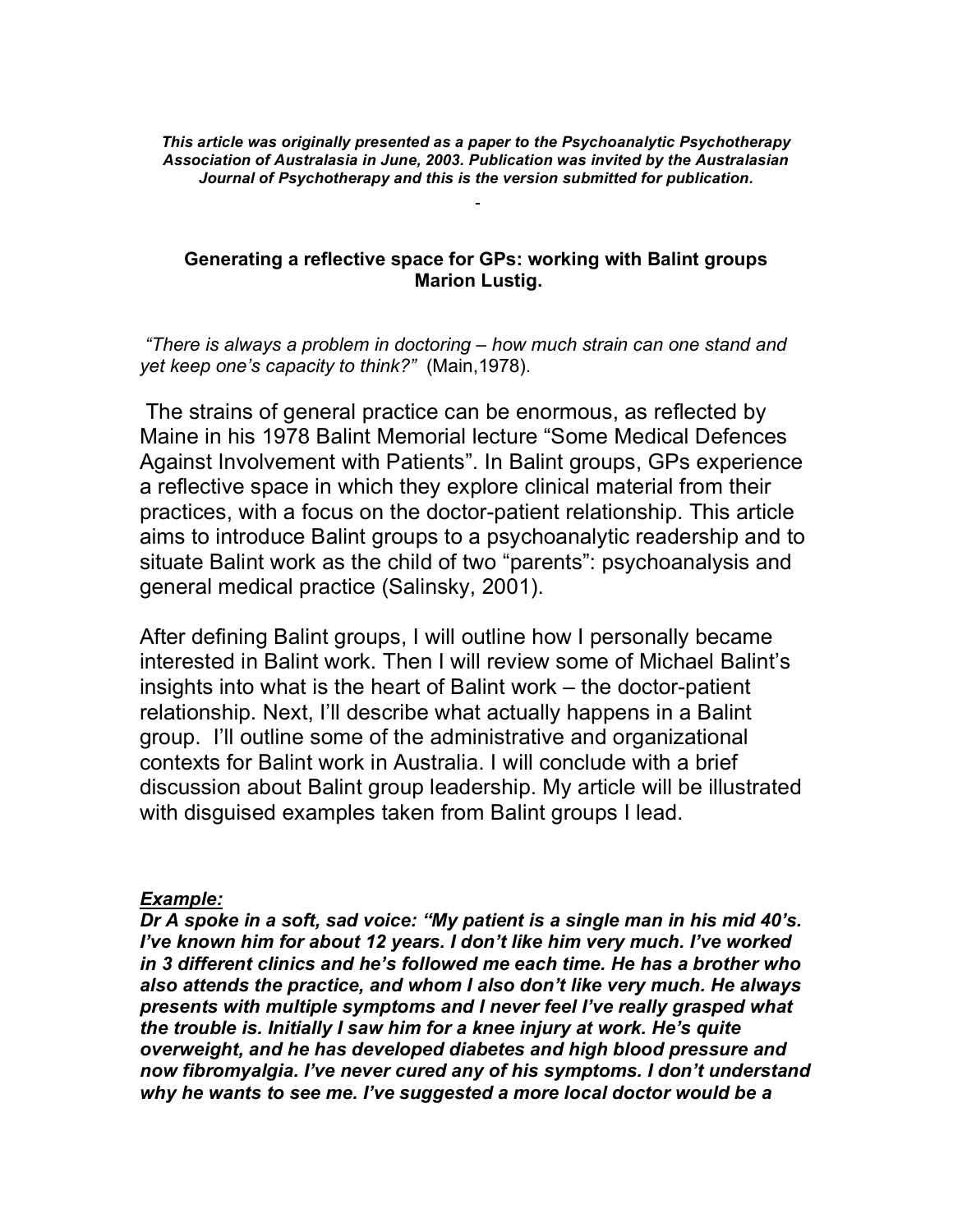*good idea, but he says he's happy with me. I've suggested he attend a rehabilitation program for his fibromyalgia – but he says he can't see how they'd do anything different from what I'm doing. He's on heavy doses of pain killers and he won't exercise. He has lived in a variety of rented flats, but he always argues with his neighbours and has moved several times because of these disputes. He makes intensely sexist comments which irritate me. Every consultation feels like a dead end. He's argued with every specialist I've ever sent him to, and threatened to sue one of them, I've given up sending him to specialists since it doesn't do any good and only makes my relationship with him more difficult because of his complaints about them. I despair of him. I wish he'd see someone else".*

I think it is fairly obvious to a psychoanalytically informed readership that the key psychoanalytic concepts of the unconscious, transference and countertransference have something important to offer Dr A in understanding his painful response to this hated patient. And perhaps without these concepts, it is hard to imagine him finding a way of thinking about this patient who, so far, is difficult to bear or to help.

### **What is a Balint group?**

Most readers will know that the Balint group is an educational activity for GPs, named after the psychoanalyst Michael Balint who worked with groups of GPs at the Tavistock Clinic, London in the 1950s (Balint, 1957; Balint et al, 1966). A Balint group consists of a small group of practising GPs who meet regularly to discuss their cases, with a focus on the psychological aspects of general practice and, in particular, on understanding the doctor-patient relationship. It can help GPs not only in dealing with mental health issues but with many of the other difficult situations which occur in general practice. I believe it can help GPs enormously in their challenging and often quite isolated role. I have observed it having a dramatic impact on participants' professional satisfaction (Lustig, 2003).

Since Balint's pioneering work, there has been much development of the Balint group concept (Salinsky, 2002; Salinsky, 2003). Although Balint groups have not been popular in Australia, the Balint group method is well-recognized internationally (International Balint Federation website). Balint groups and societies operate in many countries (for example, Otten, 1998, Rabin et al, 1996, Johnson et al, 2001, Balint Society website, American Balint Society website) and there is a substantial literature (some important examples are Samuel, 1987, Elder and Samuel, 1987, Samuel, 1989; Salinsky and Sackin, 2000; Salinsky and Otten, 2003).

I would like to increase people's consciousness of this work in the psychoanalytic community, and to encourage more people to become involved with what has always been a non-mainstream GP activity but which I believe can make an important contribution to general practice.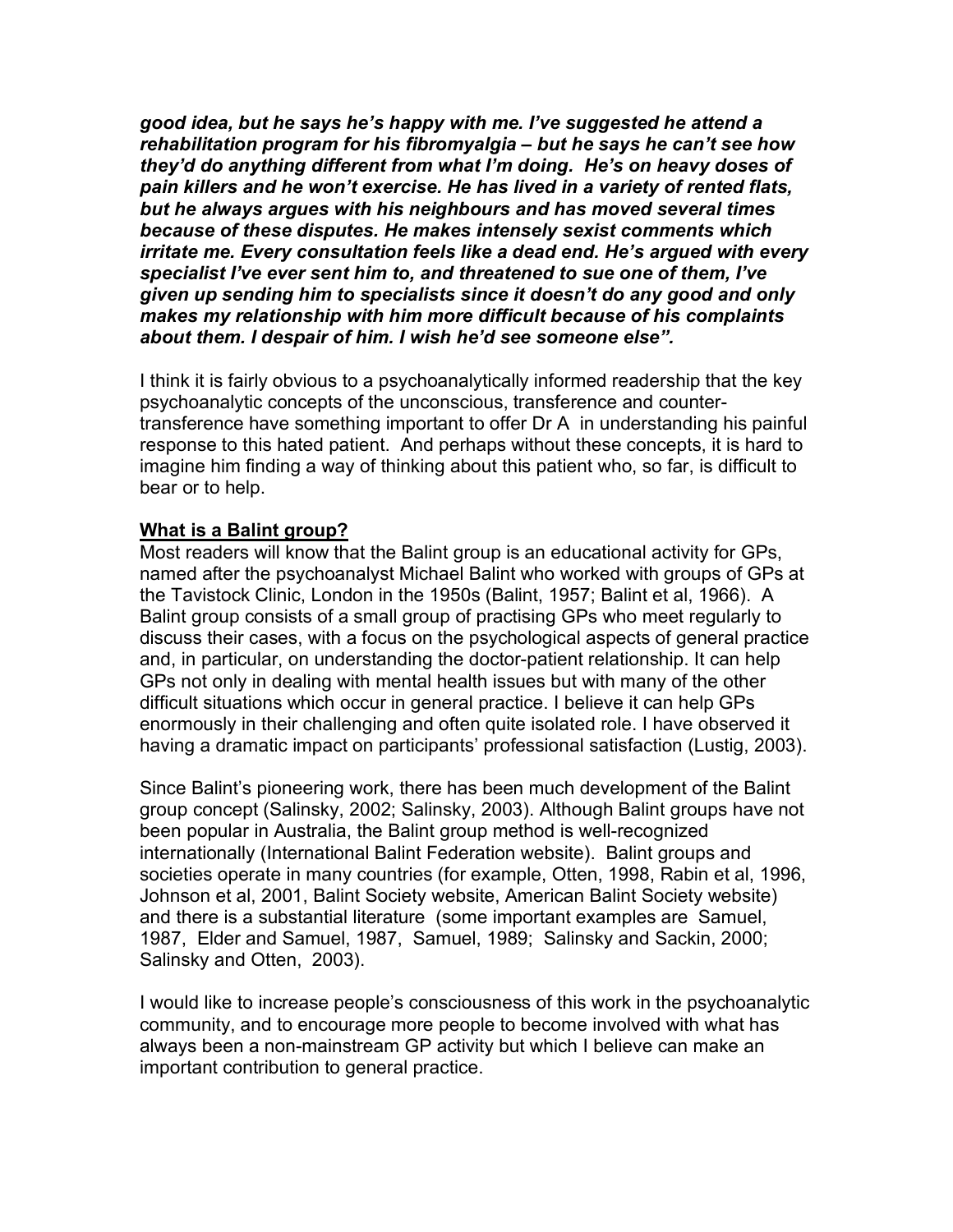### **How I became interested in Balint work.**

I vividly recall my experience in 1976 as a very raw junior doctor at a teaching hospital in Melbourne. I worked over 100 hours per week, carrying enormous responsibility and trying to put my personal life on hold. That workload was a struggle if only because I was so much more interested in my patients as people than in the minutiae of their pathophysiologies. I was chided for being slow and inefficient and emerged angry and professionally lonely**.** The next year I set out as a rather belated adolescent to travel the world.

I had always been interested in the interrelationship between body and mind in a broader way than a focus on mental illness per se. As a medical student, I read Michael Balint's "The Doctor, His Patient and The Illness" (1957) and found it enormously exciting and intriguing. I had heard of the Balint movement spawned by the book. So when I ran out of money and found myself in London in 1979, I sought out a Balint oriented practice where I worked for 12 months, participating in a weekly Balint seminar with other doctors training to be GPs. It was an enormous relief to me after those medical school and residency years to finally have a mentor, the late Jack Norell, who shared and supported my interests and who was highly skilled in the art of using himself in the doctor-patient relationship. Jack had been a participant in one of Balint's groups. He had co-written the fascinating book "Six minutes for the patient: interactions in general practice consultation" (Balint and Norell, 1973) which explored how genuine emotional engagement and indeed, a form of psychotherapy was possible in brief general practice consultations over a period of time. Jack was the Dean of Studies of the Royal College of General Practitioners during the time I worked in his inner London practice. How validating it was to encounter a senior and respected clinician with similar interests to my own!

After a circuitous route, involving extensive postgraduate training to become and then to work as a GP and and then retraining and working as a psychoanalytic psychotherapist, my interest in Balint groups re-surfaced. Decades later, I lead Balint groups for GPs and find this a very enjoyable and fascinating application of psychoanalysis.

# **The doctor-patient relationship: the heart of Balint work**

Several doctors have joined my groups having read "The doctor, his patient and the illness" (Balint, 1957) and I have been struck by its powerful impact on them. It is not unusual for people to talk about the book having changed their lives.

The book was a milestone in recognizing how important psychodynamic understanding could be in general practice. Balint rightly saw general practice as a unique discipline with its own difficulties, challenges and advantages. He recognized the power of the doctor-patient relationship in influencing the patient, the patient's symptoms and the therapeutic outcome.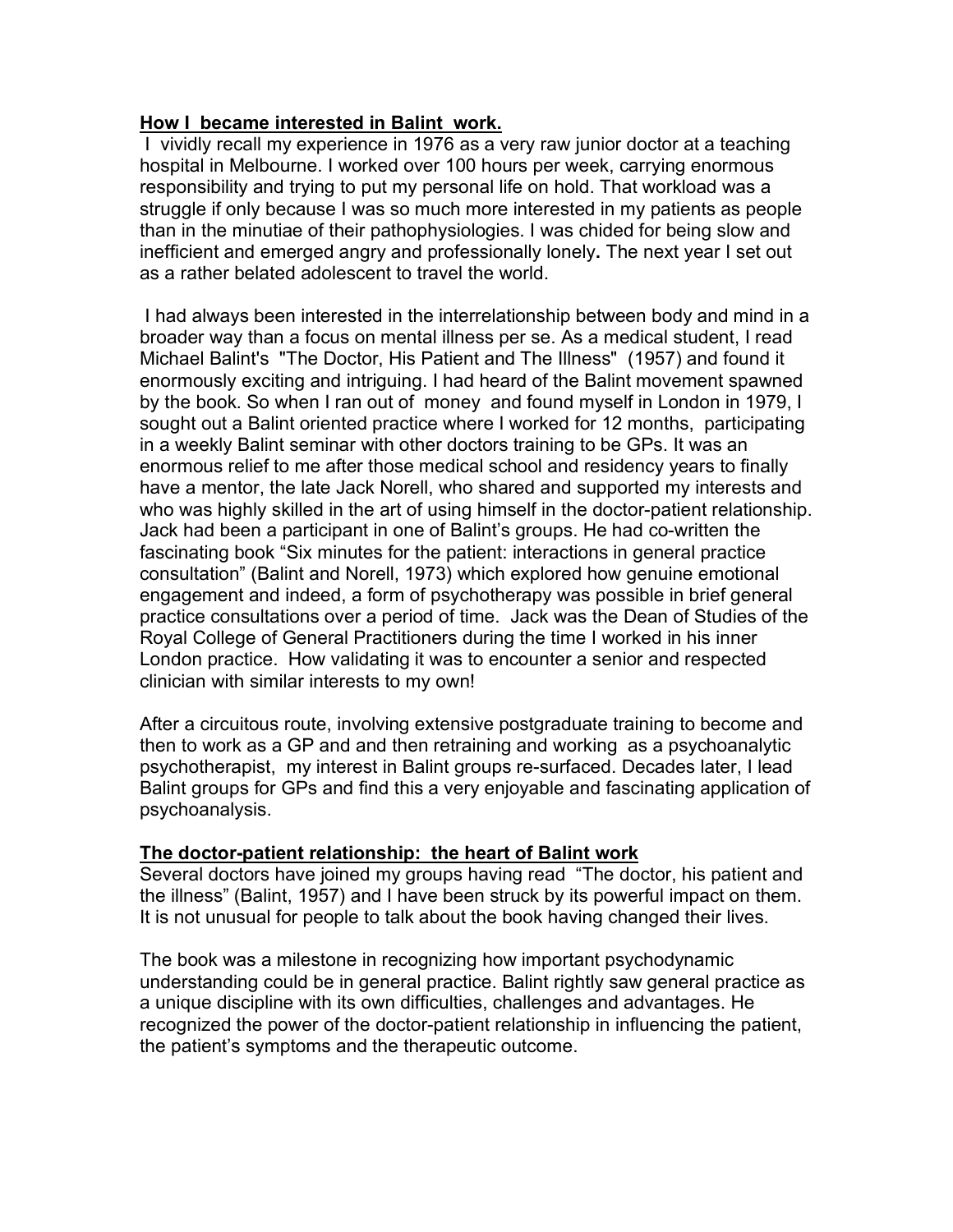Balint used the famous metaphor of "the drug, doctor". The most frequently used drug in general practice, according to Balint, was the doctor himself and I quote just to give you an idea of Balint's unique writing style: "…It was not only the bottle of medicine or the box of pills that mattered, but the way the doctor gave them to his patient – in fact, the whole atmosphere in which the drug was given and taken…" However, he went on, "no pharmacology of this important drug exists yet … no guidance whatever is contained in any text-book as to the dosage in which the doctor should prescribe himself, in what form, how frequently, what his curative and his maintenance doses should be, and so on. Still more disquieting is the lack of any literature on the possible hazards of this kind of medication, on the various allergic conditions met in individual patients which ought to be watched carefully, or on the undesirable side-effects of the drug …" (Balint, 1957, p. 1). He described one of the chief aims of his research group of GPs as devising a pharmacology of this drug – the doctor – and, in particular, to describe its "undesirable and unwanted side-effects". I quote again:

"… it happens not so infrequently that the relationship between the patient and his doctor is strained, unhappy, or even unpleasant. It is in these cases that the drug 'doctor' does not work as it is intended to do. These situations are quite often truly tragic; the patient is in real need of help, the doctor honestly tries his hardest – and still, despite sincere efforts on both sides, things tend obstinately to go wrong." (op. cit. p. 11).

The book goes on to elucidate many aspects of the GP-patient interaction, illustrated with clinical material from his GP groups. I summarize these here, with examples from my own GP groups.

1. The concept *of the unorganized phase of illness*. A patient having difficulty with a life problem may "offer" one or more illnesses to the doctor, and the doctor's response, whether it is acceptance, rejection, counter-offer or negotiation may profoundly influence the outcome, whether it is a settling down by the patient into a definite organized illness, with the associated costs involved, or an addressing of the real problems.

#### *In our first example, Dr A's patient, the man he doesn't like very much, "offers" a series of symptoms, none of which seem to be the "real problem", He has settled down into the organized and debilitating illness of fibromyalgia, the costs of which include chronic pain for the patient and frustration for the doctor.*

2. The common pattern of *the sequential elimination of physical diagnoses* by appropriate physical examinations, tests and referrals, without proper psychological examination that might enable a positive psychological diagnosis. A psychological diagnosis thus becomes a diagnosis of exclusion. The patient is seen as having nothing wrong with them rather than a legitimate psychological issue requiring attention. The automatic, mechanical application of this process of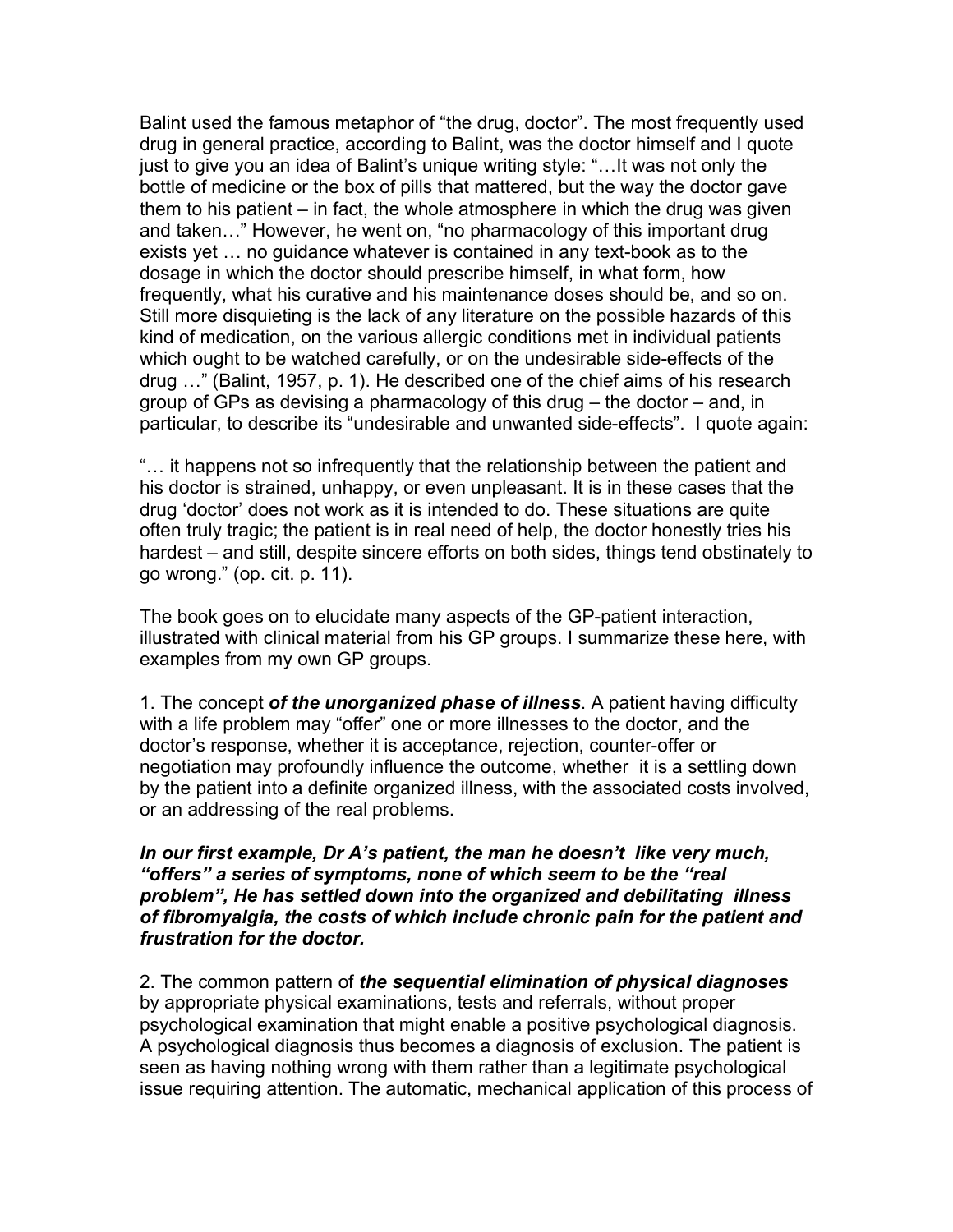elimination by appropriate physical examinations protects the doctor against missing a possible organic illness, but at the price of establishing a ranking order of illnesses and of patients attached to them. Another danger of this approach is that the doctor may well find an accidental and often irrelevant physical sign which may encourage the patient to organize his illness around it.

### *Example*

*Dr B presented a young mother of three children under five presenting with lethargy persisting after the mild anaemia thought to be its cause had been treated. The patient saw her problem as a physical illness and disagreed with the doctor's suggestion that she might be depressed. The doctor was reluctant to probe too deeply, as the patient told her the counsellor she'd seen a year previously had been too personal and gone unnecessarily into the past. Besides, he wasn't a psychotherapist and didn't feel he had the skills to make the psychological diagnosis he suspected. Dr. B mentioned that although he had seen the patient and her two children a number of times, the patient's husband had never attended the practice. Dr B had done all the relevant tests, and tried various medications with no improvements in the patient's symptoms, and he felt quite stuck in knowing how to proceed with this patient who seemed to be genuinely unwell.*

*After the group discussion, Dr B felt more confident about the need to explore a psychological diagnosis. He gently explored the patient's family situation, discovering that the patient's husband had adopted a long-term sick role after a back injury at work. She found this tiring and depressing. Perhaps it was her turn to be ill. After telling the GP all this, she felt much better. The GP continued to keep the question of the patient's past in mind, but didn't unhelpfully push her.*

*Dr B, despite the presence of a physical diagnosis, anaemia, was able to address the psychological issues in a timely enough manner, so that the patient did not "organize" her symptoms around it, nor did the doctor create a "ranking order" in which the relatively unimportant physical illness was seen as more legitimate than the much more important family difficulties. At the same time, the doctor's ongoing relationship with the patient, and involvement with physical treatments, provides him with time in which she can proceed psychotherapeutically at the patient's pace.*

3. To return to Balint, another process he describes he calls *the collusion of anonymity,* contributed to by doctor, consultant and patient, in which no one doctor assumes responsibility for the overall diagnosis and treatment of the patient. This collusion of anonymity is often accentuated by the perpetuation of the teacher-pupil relationship between the GP and the consultant who may actually be or may stand for a former teacher of the GP in the teaching hospital situation. This teacher-pupil relationship is often ambivalent and not entirely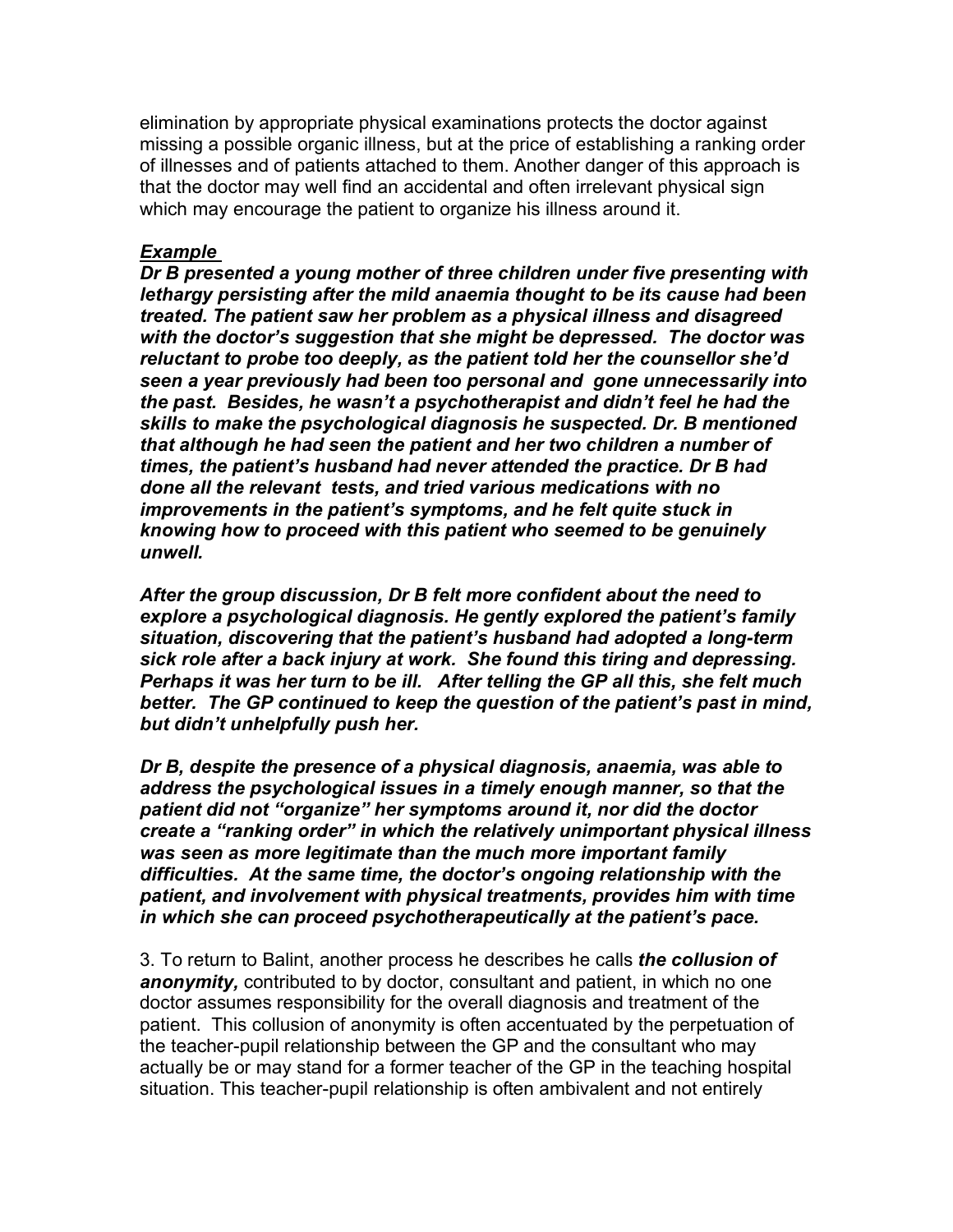genuine. In other words, the GP pays lip service to consultants' authority while at the same experiencing their advice as unhelpful or even destructive. Ideally, the GP should remain in full charge of their patient, handing the patient over to the consultant for a limited time and for a limited purpose. The consultant then takes on the role of expert assistant rather than superior omniscient mentor.

### *Example*

*Dr C started her presentation with the comment: "I don't think there's anything you can help me with in this case – I think I'm doing everything I can". She proceeded to describe an elderly man with schizophrenia and a delusion that he was being observed via a camera in his eye. He was presenting frequently at the Eye & Ear Hospital, requesting surgery to remove the camera, and once or twice a week at his surgery as well, with a long list of identical complaints each time. A psychiatrist friend to whom she had referred this patient discovered she was under a compulsory treatment order, so that she wasn't allowed to change the medication and felt there was nothing further she could offer. Dr C felt that as she, too, couldn't change the medication, she could do nothing further than be readily available for this patient, just being there for him, and accepting his need for frequent contact.*

*Although valiantly attempting to help the patient, Dr C was unwittingly contributing to the collusion of anonymity. She realized during the discussion that there was a case manager allocated to this patient, with whom she had never made contact. Nor did she know who administered the patient's medication under the compulsory treatment order. Gradually there emerged the now obvious and painful truth, that no-one was really carrying responsibility for this very distressed and disturbed patient.*

*4. The unpredictability of the commonly utilized approaches of advice and reassurance*, both being expressions of the doctor's common sense, where they are administered without the kind of skilled listening that will reveal accurately the nature of the patient's anxieties. Common sense is seen as a hit or miss affair, unpredictably dependent upon the doctor's own personality and values.

# *Example*

*Dr D presented a 26 year old male nurse, so worried about some unusual neurological symptoms, coupled with overwhelming anxiety and panic attacks, that he had returned from a working holiday in France to be investigated here. He felt very unwell and was convinced he had AIDS and a brain tumour, despite negative investigations. He had become socially isolated, and spent hours after work, crying in the park, convinced he was going to die. He said he didn't trust doctors, and cited instances in the past of a doctor missing his lung infection and of a traumatic experience of his grandfather's illness and death from cancer. He had returned to his parents' home where his parents were very supportive, but his mother was*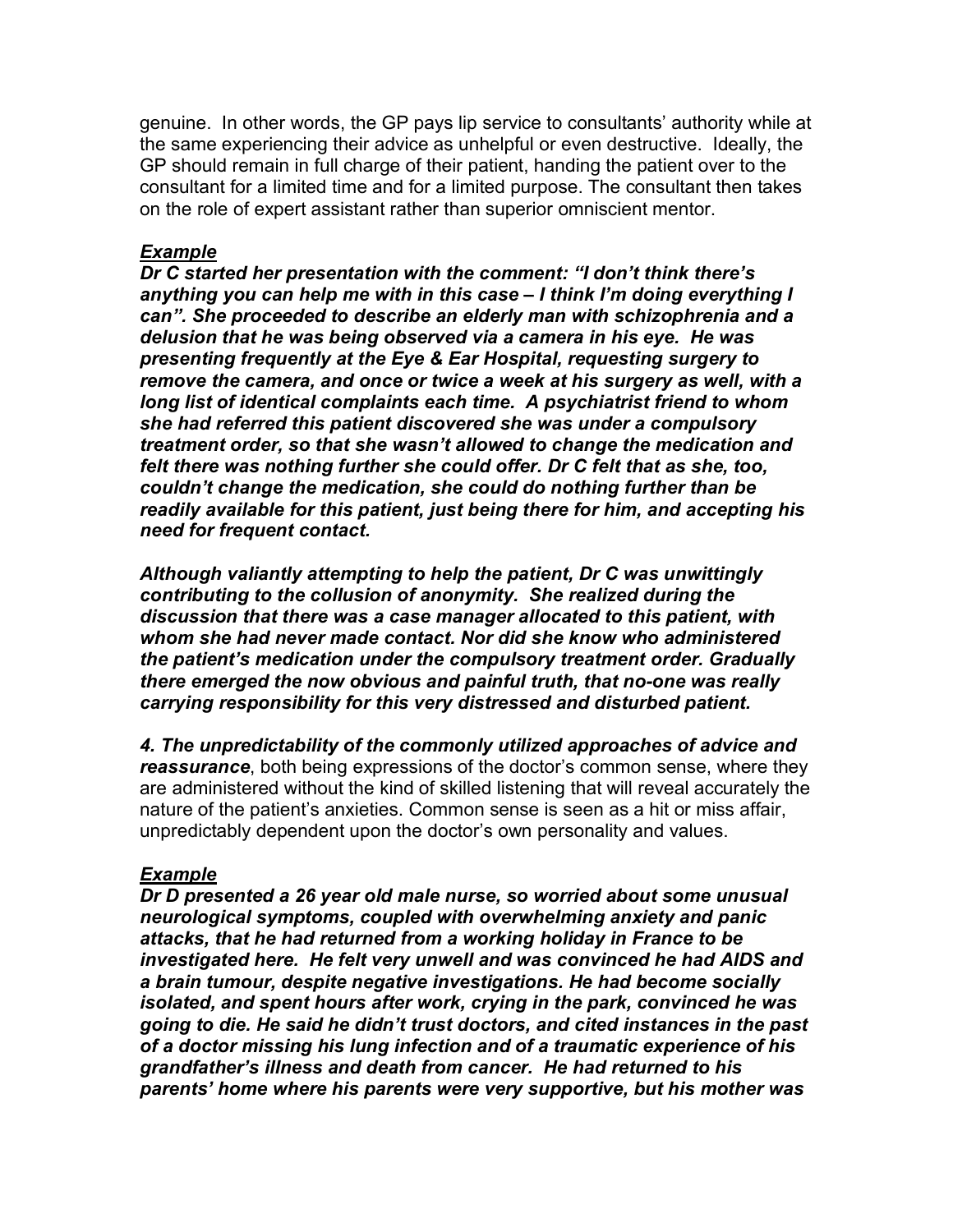*also prone to panic attacks. Dr D felt that repeating his AIDS test would be counter-productive, as he wouldn't believe the result and it would only lead further physical investigations, increasing the chance of the patient organizing an illness along physical lines and avoiding a psychological diagnosis.*

### *The group agreed with the presenter that the "common sense" approach of reassuring the patient he didn't have AIDS, without understanding better the real source of his anxiety, was probably not going to help him and indeed might be counter-productive.*

*5. The capacity to listen*, which requires what Balint called "a considerable though limited change in the doctor's personality". To quote Balint: "While discovering in himself an ability to listen to things in his patient that are barely spoken because the patient himself is only dimly aware of them, the doctor will start listening to the same kind of language in himself. During this process he will soon find out that there are no straightforward direct questions which could bring to light the kind of information for which he is looking. Structurizing the doctorpatient relationship on the pattern of a physical examination inactivates the processes he wants to observe as they can happen only in a two-person collaboration" (Balint, 1957, p. 121).

*6. The special psychological atmosphere of general practice.* Patient and doctor generally have an ongoing, open-ended, sometimes life-long relationship, consisting of numerous threads. The doctor deals with both physical and psychological problems. The relationship may involve physical touch, prescription of medication and writing certificates and reports. The doctor frequently knows and treats other members of the patient's family.

Therefore, although a GP's psychotherapeutic work may have its roots in our familiar concepts of the unconscious, transference and countertransference, the setting or frame is very different to that of the specialist psychotherapist.

# *Example*

*Dr E presented a 16 year old boy from a South American migrant family who had been seriously injured in a fight 2 years previously outside a pub. He had had to have his spleen removed. Since the accident, his mother, to whom he was closest in the family, had left to return to her country of origin. His sister had initially been very supportive of the patient and then also returned overseas. The boy had dropped out of school, was extremely anxious and suffered from migraines keeping him awake at night. This boy had been referred to a psychologist who treated him with relaxation exercises, and he had not continued the treatment. The boy never attended follow-up appointments and presented only in crises with physical symptoms. The migraines had settled down with daily visits and major tranquilizer injections but Dr E was concerned about the boy's anxiety and didn't know how to get him to come back to try and address it.*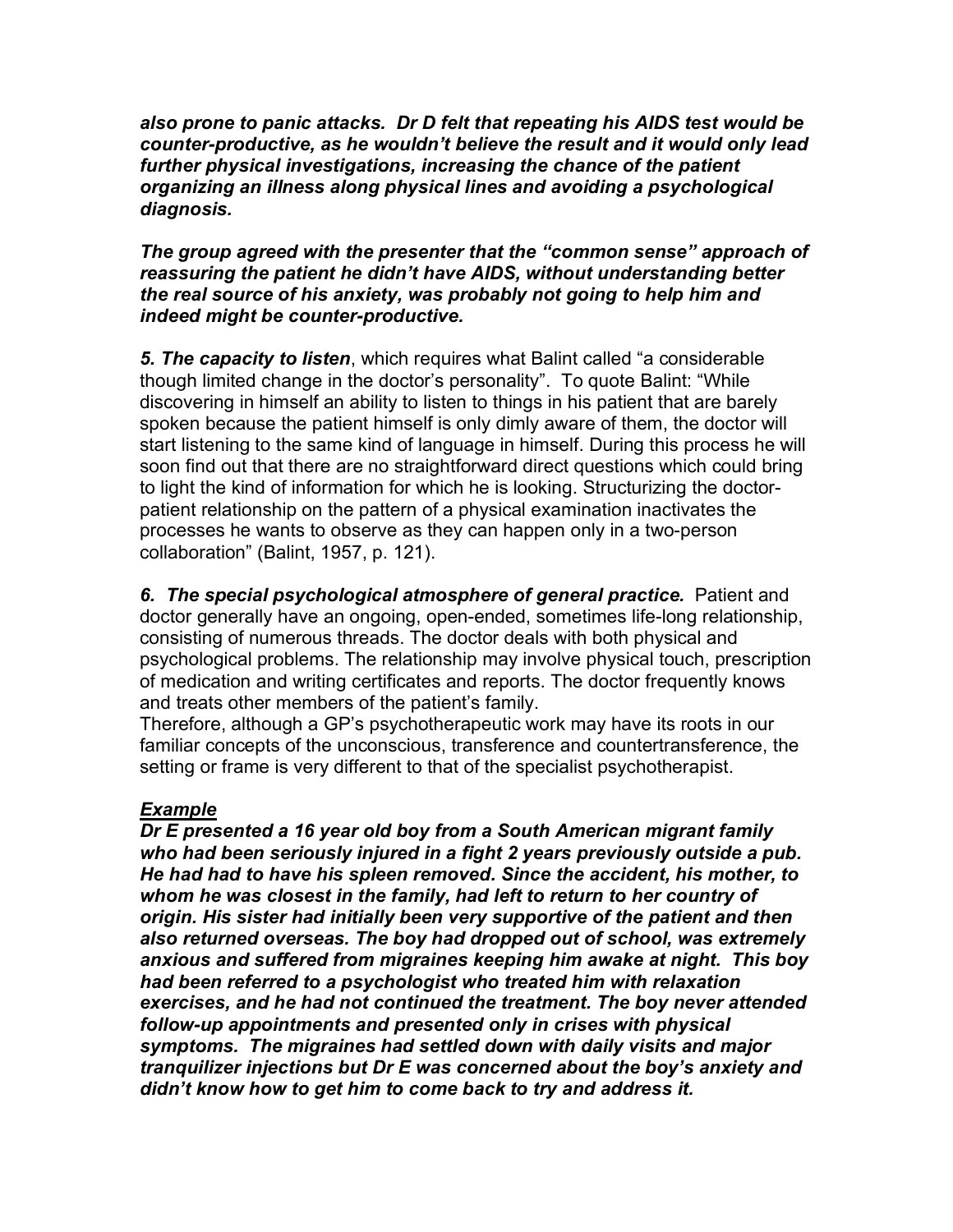*This is a good example of a patient who, at least at the moment, cannot be referred, presents with mainly somatic symptoms, and is clearly in great need of psychological help.*

*In the group discussion, one participant tellingly described "the huge amputation in his psyche" which he felt this boy had suffered. The doctor's countertransference of intense worry and acute awareness of the lack of continuity in her contacts with the patient, provided clues to the effect of catastrophic discontinuities in the patient's history. It remains to be seen whether the GP's increased understanding of the source of her countertransference will make it more possible to engage with this boy within the context the psychosomatic presentation provides.*

*In this case we clearly see how the general practice context, although it is a long way from the so-called neutrality of the psychoanalyst, has advantages as well as disadvantages, such as enabling the GP to treat a much broader range of patients than the psychotherapist - in particular, the ubiquitous somatizing patient who does not recognize a psychological problem and cannot readily be referred. And it enables the GP to move between the physical and the psychological dimensions according to the patient's readiness.*

*7. The apostolic function.* To quote Balint: "every doctor has a vague, but almost unshakably firm, idea of how a patient ought to behave when ill… what was right and what was wrong for patients to expect and to endure … and as if he had a sacred duty to convert to his faith all the ignorant and unbelieving among his patients".

*For example, Dr F was very distressed when a patient recently diagnosed with a bipolar disorder stopped taking her medication. She told the patient he could not continue to treat her for her psychiatric problem unless she resumed taking it but felt awful about having threatened her in this way.*

*The group helped her identify her underlying anxiety about having a potentially very disturbed, suicidal patient on her hands. Her apostolic function was her belief that patient should comply with her treatment orders.*

*This case illustrates what can often be a pervasive theme early on in the evolution of a Balint group – the struggle to carry professional responsibility but at the same time to face one's lack of omnipotence (Brock, 1990).*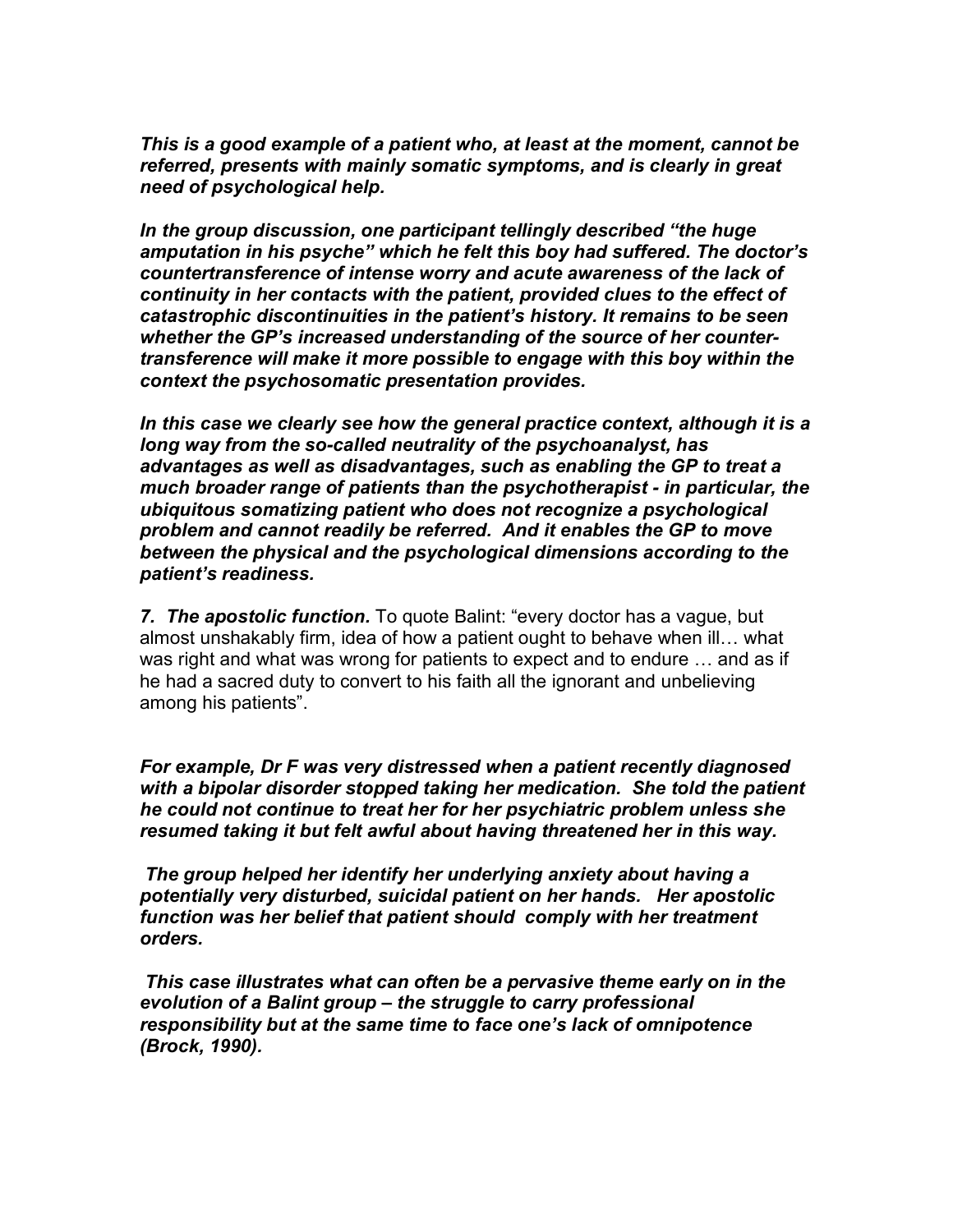### **What happens in a Balint group?**

A Balint group is ongoing with the same group of participants over an openended period of time, often for about 2 years meeting once a week or fortnight. The meetings usually last 1 and a half hours. Usually 2 cases are discussed at each meeting; in addition, the GPs are encouraged to bring follow-up reports of cases previously discussed. Any patient can be presented, not just patients with mental health diagnoses, but they should be current, ongoing patients. A case may have given the presenter cause for thought, distress, surprise, difficulty, puzzlement or uncertainty.

The doctor is encouraged to present the case in an informal, spontaneous manner and without notes. The doctor attempts to convey the essence of what they are finding difficult in a relatively brief presentation, and to include their own feelings and reactions. Spontaneous responses including metaphors and other associations are encouraged. The case is then discussed by the group. There are various ways of doing this. The model I have been using is that after the initial presentation, the presenter is temporally excluded from the discussion - he steps back, so to speak, and listens as the others discuss the case. The group is encouraged to explore their understanding of the case, with particular emphasis on the doctor-patient relationship. The presenter is invited back into the discussion at a later stage (I first encountered this model at an American Balint Society Leadership Intensive I attended in Pittsburgh in 2002).

This model has several strengths: the presenter has a break from carrying the often onerous responsibility for the case, and the group carries it for him for a while. The model reduces pressure on the presenter and discourages lengthy interrogation of the presenter which is unhelpful and occurs readily if not checked. The model thus protects the presenter. It also gives the presenter an opportunity to reflect about the case without any pressure to come up with solutions.

The Balint approach encourages participation by all group members. The leader creates an atmosphere where participants may experiment and take risks without the pressure to be "right". The approach encourages a diversity of views about the dynamics of the case – discouraging the idea that there is a correct solution to the case. It mirrors the reality of general practice, where time is always in short supply and the information the doctor has about the patient is always limited. The group has to work with the limited information it has, and invariably in my experience, careful listening to the material reveals how much more can be understood than in the presenter's initial understanding of the case (Samuel, 1987; Samuel, 1989). The aim of the group's work is to increase understanding of the doctor-patient interaction, and through this of the patient, not to find solutions or give advice.

One function of the leader, which gradually becomes internalized in the group itself, is to pay attention to the group process. Commonly, for example, a clear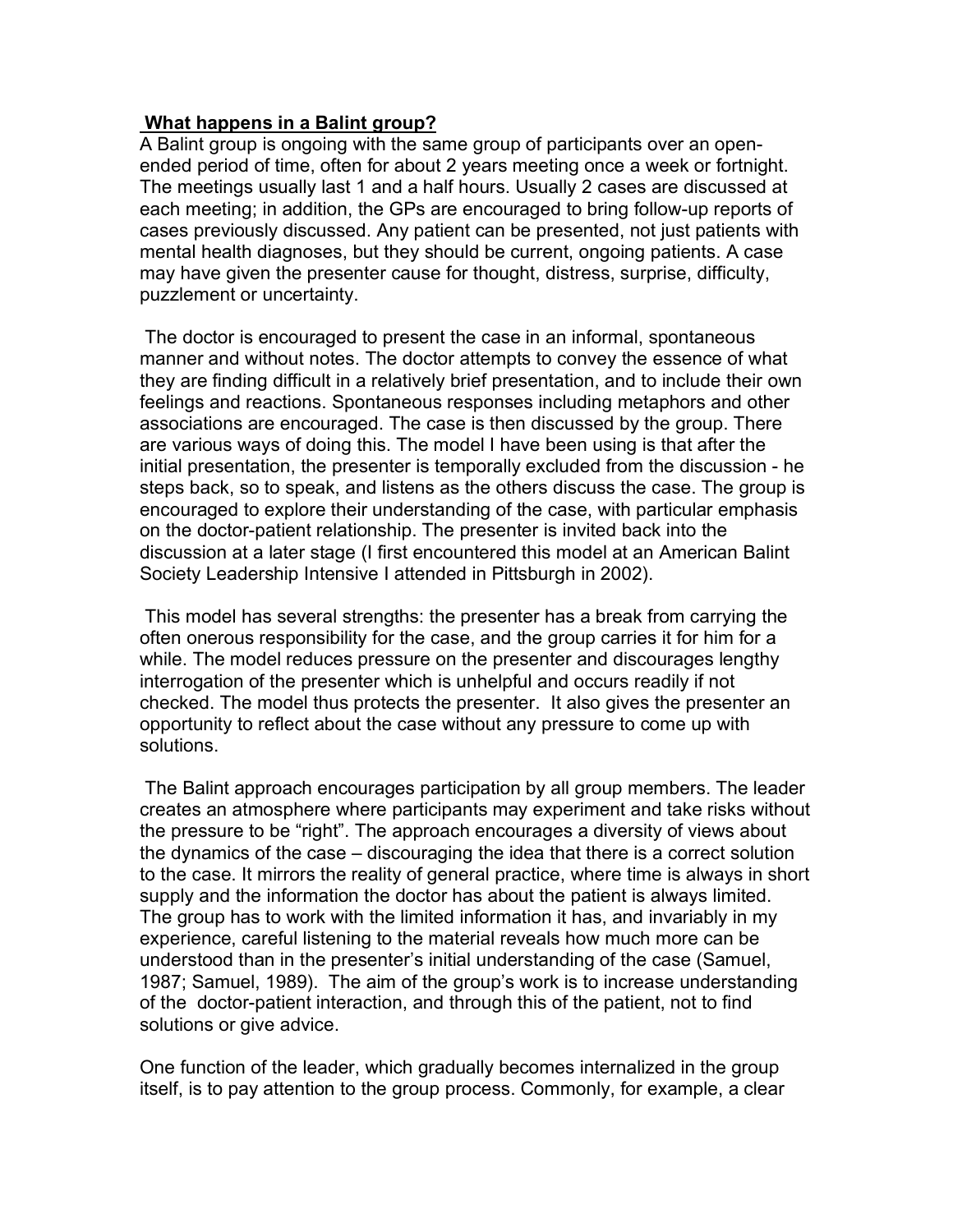focus on either the doctor or the patient's experience, by the group, with an avoidance of one or the other, emerges, and this can then be drawn to the group's attention. Or a pervasive atmosphere or feeling emerges in the group which mirrors something unspoken about the case.

## *Example*

*With Dr C's case of the elderly schizophrenic man, for example, Dr C seemed to find it almost impossible to be silent while the group discussed the case. In a sense, perhaps, she was not allowing the group to carry the case, even for a few minutes, just as she was unconsciously avoiding responsibility herself for fully carrying her patient.*

*Or with the case I wrote about at the beginning of this article, the patient disliked by Dr A, the discussion focused for a long time on the effect of the patient's unlikeable behaviour on the doctor, and on whether the doctor was ethically obligated to continue treating a patient he didn't like and who didn't seem able to be helped. The group struggled for a long time, unable to define just what was so unlikeable about the patient. It seemed to me they were identifying with Dr A's powerful countertransference feelings of dislike and wish to be rid of this patient, and there seemed to be no space to think about the patient's experience. I felt the group, in sharing Dr A's wish to be rid of the patient, might be echoing the way this patient was using Dr A to evacuate and get rid of something unbearably painful in his own experience, and how this created a powerful and important attachment between doctor and patient.*

It is fascinating that so many ideas from psychoanalysis have been incorporated into contemporary Balint work, even in countries where it has become completely severed from its psychoanalytic roots. These ideas include: the unconscious; the importance of childhood; transference; counter-transference; forgetting; ambivalence; slips of the tongue; metaphors; and the idea that symptoms may have layers of meaning (Salinsky, 2001).

### **Balint groups in Australia**

Balint groups are not widely available in Australia. Those that exist are generally run either privately by individual practitioners, most commonly psychiatrists, or by Divisions of General Practice (I am planning a research project to identify more accurately the current status of Balint work in Australia).

Balint groups have not been utilized much here in the postgraduate training of doctors to become GPs (I ran a pilot group for GP registrars in Melbourne in 2003 and I am aware of some teleconferencing Balint work with registrars in the Northern Territory) (Sam Heard, 2002) This is in contrast to the U.S.A. where nearly half of residency programs incorporate Balint groups for residents (Johnson et al, 2001).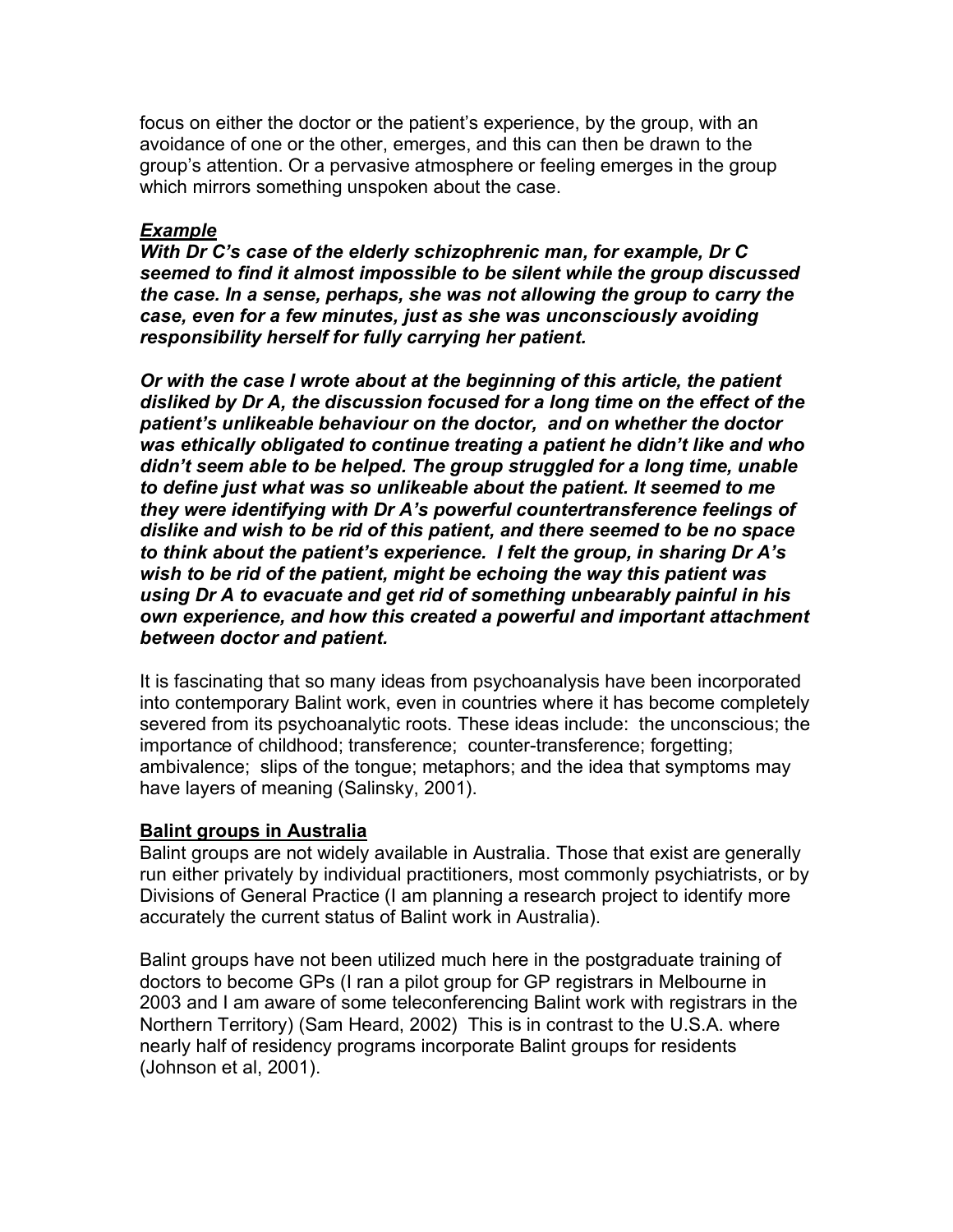I feel that this could be a good time in Australia for the development of Balint work, for many reasons. There has been an increased focus on mental health issues in the general community,such as Beyond Blue (Beyond Blue website). The federal government in its 2002 mental health budget initiatives increased funding for GPs treating patients with mental health problems (Better Outcomes in Mental Health website). There has been an increasing awareness of the health of doctors themselves (the effectiveness of Balint groups in preventing "burn-out" is discussed in Maoz, 2003). The RACGP has recognized the value of small group learning experiences and explicitly encourages them in its current Continuing Medical Education requirements. Many GPs in Australia feel undervalued and demoralized.

Both Beyond Blue and the government mental health initiatives mandate the use of the time-limited specific treatment modalities of CBT and interpersonal therapy in a way which in my view have a useful but limited place in general practice and may not really address what GPs in their practices find most difficult. GPs have a huge range of treatments to choose from, but without an understanding of transference and counter-transference as they arise in the doctor-patient relationship, they struggle to put them into practice at times. The Balint approach aims to foster this understanding so that GPs are freer to tailor treatment to the needs of each patient.

Empowering GPs to be more skilled at psychological work does not set them up in competition with psychotherapists. The scope of their work is much broader than that of a psychotherapist and they must manage many patients for whom referral is either inappropriate or unsuccessful. I would argue that if GPs are better able to engage with their patients psychologically, they will be better placed to make referrals to psychotherapists where appropriate.

There are many reasons why it can be quite difficult to get GPs involved in Balint groups, even though those who do participate are generally highly enthusiastic. GPs are often overworked, and as a group feel undervalued and underpaid, so they find it difficult to make the time for an ongoing commitment. There has not been a culture among GPs of anything much resembling supervision. Most CME activities do not involve detailed self disclosure of the participants' work, nor do the vast majority of CME activities involve an ongoing commitment. Many CME activities are sponsored by either Divisions of General Practice or drug companies and do not involve a charge for the GPs and Divisions of General Practice may be reluctant to fund an activity that is labour intensive and of long duration. And although many GPs have heard of Balint's book, most are ignorant about what Balint groups are.

One could certainly speculate also about how the culture of medical education and indeed the personalities of doctors impact on doctors' willingness to participate in Balint groups, which challenge a doctor's position of being the one with all the answers.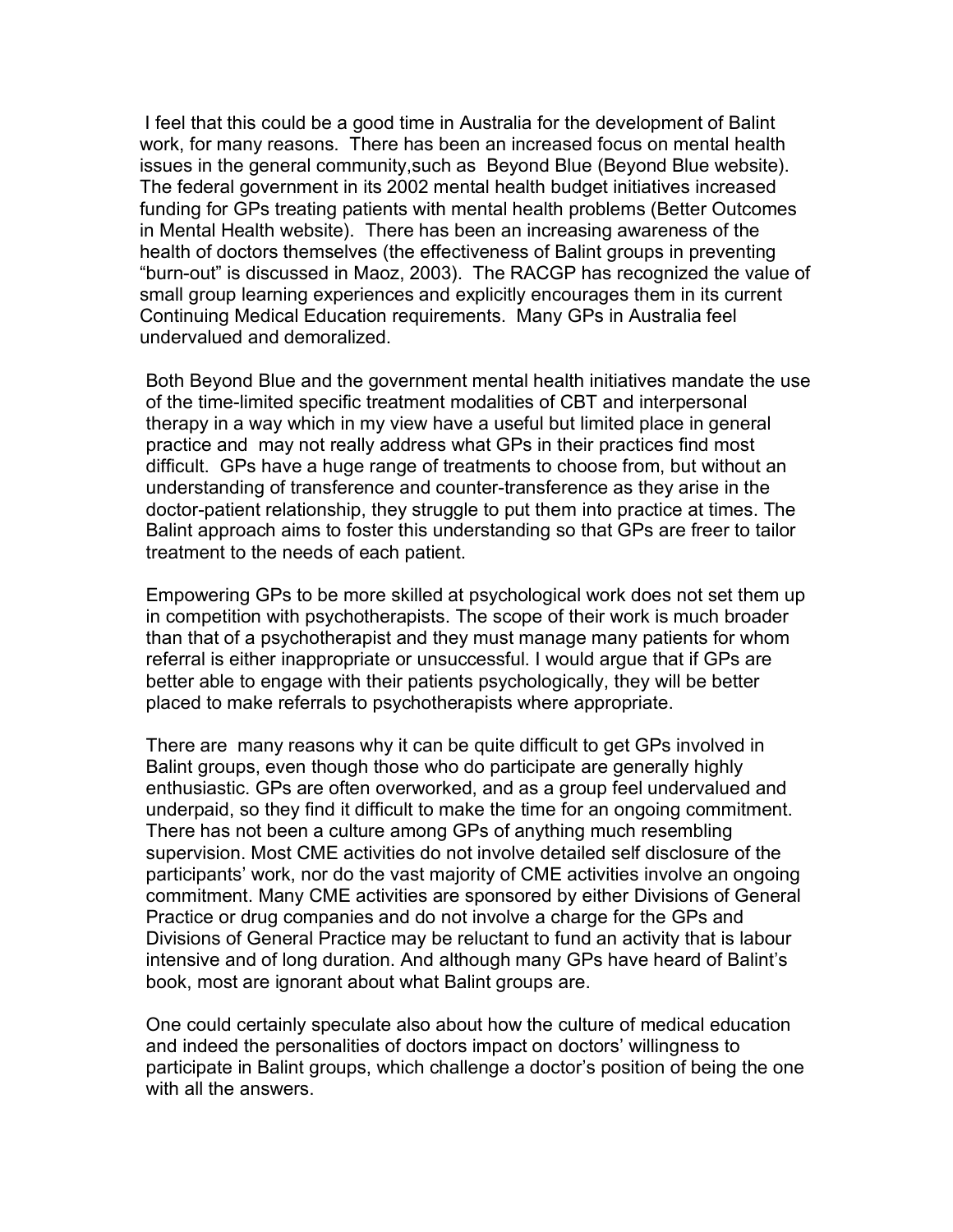I believe there is an argument for providing time-limited Balint group experiences as a way of giving GPs a taste for the Balint approach. This was done successfully in Melbourne, for example, by the Monash University Department of Psychological Medicine in 1999-2002 as part of a 5 session course on GP counselling. Another model for Balint work is the residential Balint conference. This occurs on an annual basis in Oxford, for example (Jones and Salinsky, 1993, Balint Society website), and is an opportunity to involve doctors who do not have access to an ongoing group and for the discussion of leadership issues. Balint group experience could also be incorporated in other GP residential conferences where GPs would be invited to participate in a series of Balint group experiences over the duration of a conference (this will be done in the forthcoming RACGP National Convention in Melbourne in 2004).

#### **Leadership**

A Balint group is facilitated by a trained leader (Johnson et al, 2003). The leader must be knowledgable about both psychological processes in individuals and groups and about the unique setting of general practice. In Australia up until recently, I believe they have mostly been led by psychiatrists. Overseas, although Balint group leaders were initially psychoanalysts, currently interest among psychoanalysts has been very small, and leaders have in recent years mostly come from the ranks of GPs themselves. GPs often, however, co-lead groups with someone from the mental health field, and working with a co-leader can greatly enhance the leader's capacity to hold the boundaries of the group, keep the group appropriately focused and make best use of the group process. Training for Balint leadership generally involves one or more of the following: substantial experience as a group participant, working with an experienced leader as a co-leader, supervision from an experienced leader, appropriate reading, and attendance at leadership workshops (for example, the American Balint Society runs excellent Balint Leadership Intensive workshops twice each year). Some countries have formal accreditation procedures for Balint group leaders (for example, see American Balint Society website). In Australia there are no formal training programs and in my experience the term Balint group has often been used very loosely and erroneously to refer to any small group discussion for GPs where mental health issues are the focus. I am currently involved with a project in Melbourne in which two Divisions of General Practice have obtained funding to train GP co-leaders.

Tom Main provides a fitting conclusion to this article:

"The strains of trying to understand the *distress of people* rather than merely objectively observing *pain in various conditions* can be immense; yet it is only by subjectivity with all its strains that we can experience our own lives and joys and pains, and the joys or pains and the livingness of others, and thus begin the task of understanding people and their troubles" (Maine, 1978).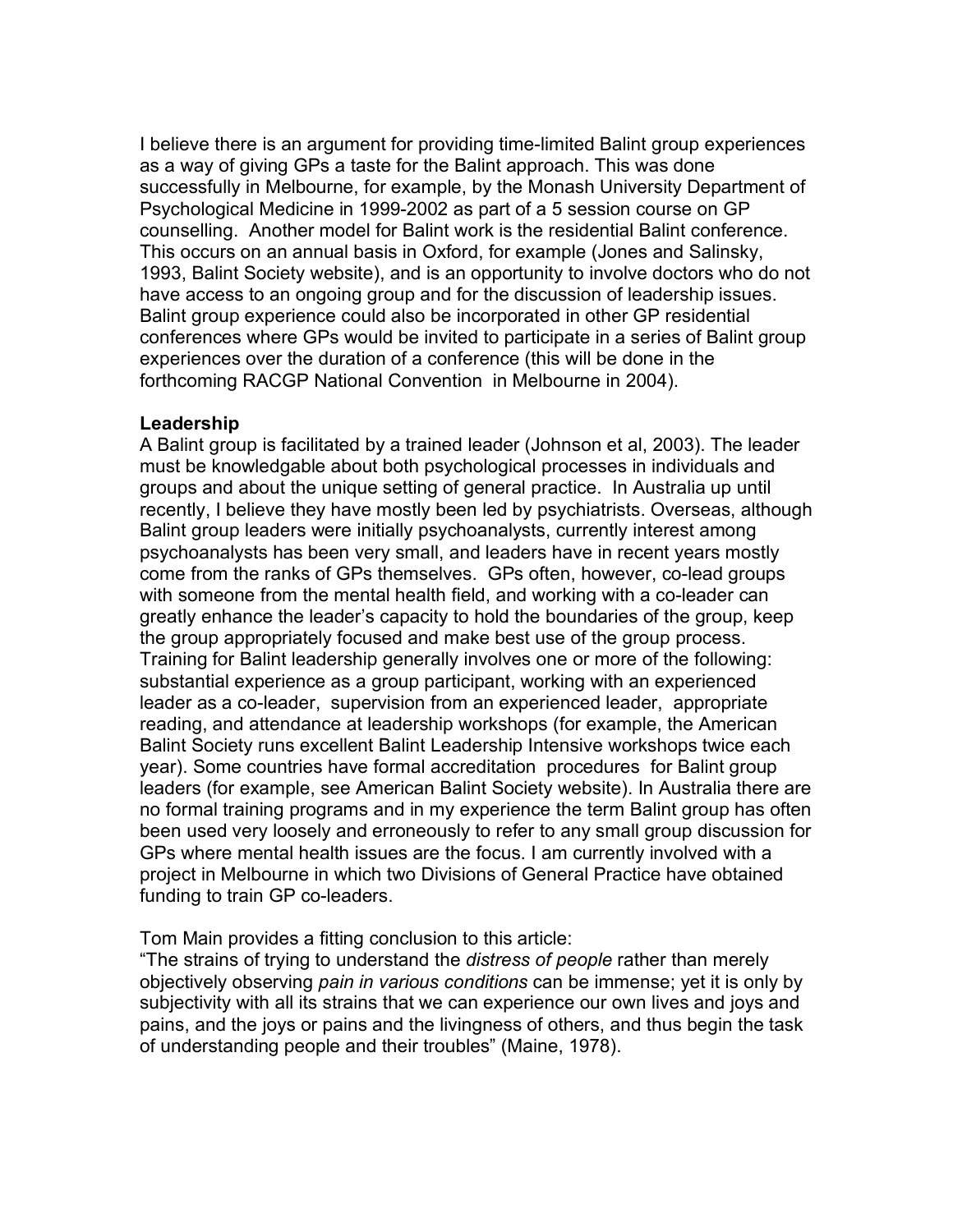### **References**

American Balint Society website: http://familymed.musc.edu/balint/index.html

Balint, M. (1957). The doctor, the patient and his illness. London, Pitman, 1957; 2<sup>nd</sup> edition Edinburgh, Churchill Livingstone, 1964, reprinted 1986.

Balint, M., Balint, E., Gosling, R. and Hildebrand, P. (1966*). A study of doctors.* Tavistock Publications Ltd.

Balint, E. and Norell, J. (Eds.) (1973). Six minutes for the patient: interactions in general practice consultation*.* Tavistock Publications, London.

Balint Society website: www.balint.co.uk

Better Outcomes in Mental Health website: http://www.health.gov.au/haf/budget/mentalhealth.htm

Beyond Blue website*: http://www.beyondblue.org.au/site/*

Brock, C. (1990). Gearing Balint group leadership to resident professional development*.* Family Medicine, 22:4, 320-1.

Elder, A. and Samuel, O. (1987) While I'm here, doctor; a study of the doctorpatient relationship. Tavistock, London.

Heard, S. (2002). Personal communication.

International Balint Federation website: http://www.internationalbalintcongress.de/frame.htm

Johnson, A., Brock, C. and Hamadeh, G. (2001). The current status of Balint groups in American family practice residencies: a ten year follow-up study*. J. Balint Soc. 29.*

Johnson, A., Nease, D., Milberg, L., Addison, R. (2003). Essential characteristics of effective Balint group leadership. In Salinsky and Otten, op. cit.

Jones, E. and Salinsky, J. (1993). Assessing the effect of a Balint weekend. *Education for general practice 4,* 111-116.

Lustig (2003). Peer support: Balint groups as a reflective space for GPs. PARC Newsletter (Primary Mental Health Care Australian Resource Centre*),* Flinders University, S.A.